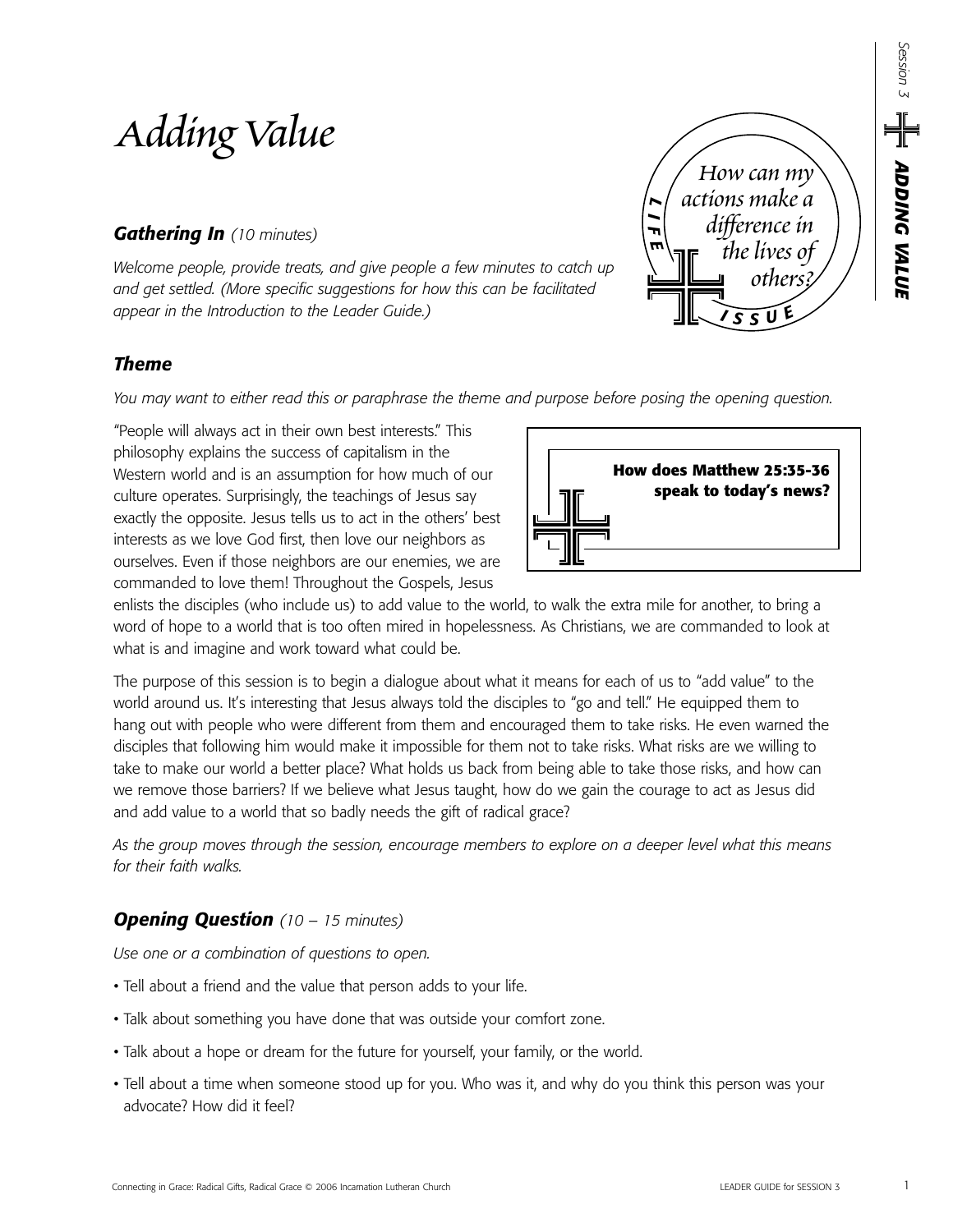### *Opening Prayer (1 – 2 minutes)*

#### *Read the following prayer together*

Jesus, thank you for modeling risk taking and putting our needs before your own needs. Forgive us when we get so caught up in our own plans that we forget to think about others. Forgive us for selfishly using resources as though they will be infinitely supplied. Lord Jesus, turn our hearts and actions outward. Help us look for ways that we can add value to the lives of others, even if it means that we may be uncomfortable at times. Help us to see your face in others so that we might love them rather than ignore them. Help us to live out our faith by doing good works in your name. Most of all, help us to remember that you love everyone and that you ask us to follow your example. Lord, instill in us the desire to truly love others and to be aware of the ways that we can add value. We pray in your holy name, Amen.

## *What does the Bible say? (20 minutes)*

*Read the following passages together or ask members of the group to read the passages while the other group members follow along.* 

*Briefly introduce the reading, "Jesus was often 'scolded' by people who thought he wasn't acting the way the Messiah should act. Jesus broke barriers by putting himself in contact with the outside world. He had a wide circle that included many who were not loved by anyone else. Jesus also asks us to broaden our circle and to put ourselves in places that, were we to be worried about our image, we might not go."*

#### **Luke 6:27-36**

 $27^{\prime\prime}$ But I say to you that listen, Love your enemies, do good to those who hate you, <sup>28</sup>bless those who curse you, pray for those who abuse you. <sup>29</sup>If anyone strikes you on the cheek, offer the other also; and from anyone who takes away your coat do not withhold even your shirt. <sup>30</sup>Give to everyone who begs from you; and if anyone takes away your goods, do not ask for them again. 31Do to others as you would have them do to you.



<sup>32</sup>"If you love those who love you, what credit is that to you? For even sinners love those who love them. <sup>33</sup>If you do good to those who do good to you, what credit is that to you? For even sinners do the same. <sup>34</sup>If you lend to those from whom you hope to receive, what credit is that to you? Even sinners lend to sinners, to receive as much again. <sup>35</sup>But love your enemies, do good, and lend, expecting nothing in return. Your reward will be great, and you will be children of the Most High; for he is kind to the ungrateful and the wicked. <sup>36</sup>Be merciful, just as your Father is merciful.

*Briefly introduce the reading, "We believe that we are saved by grace alone, through faith alone. Although Christ has already won salvation for us, we may think that acting responsibly is of no consequence. James reminds us that Jesus commands us to act in accordance with our faith."*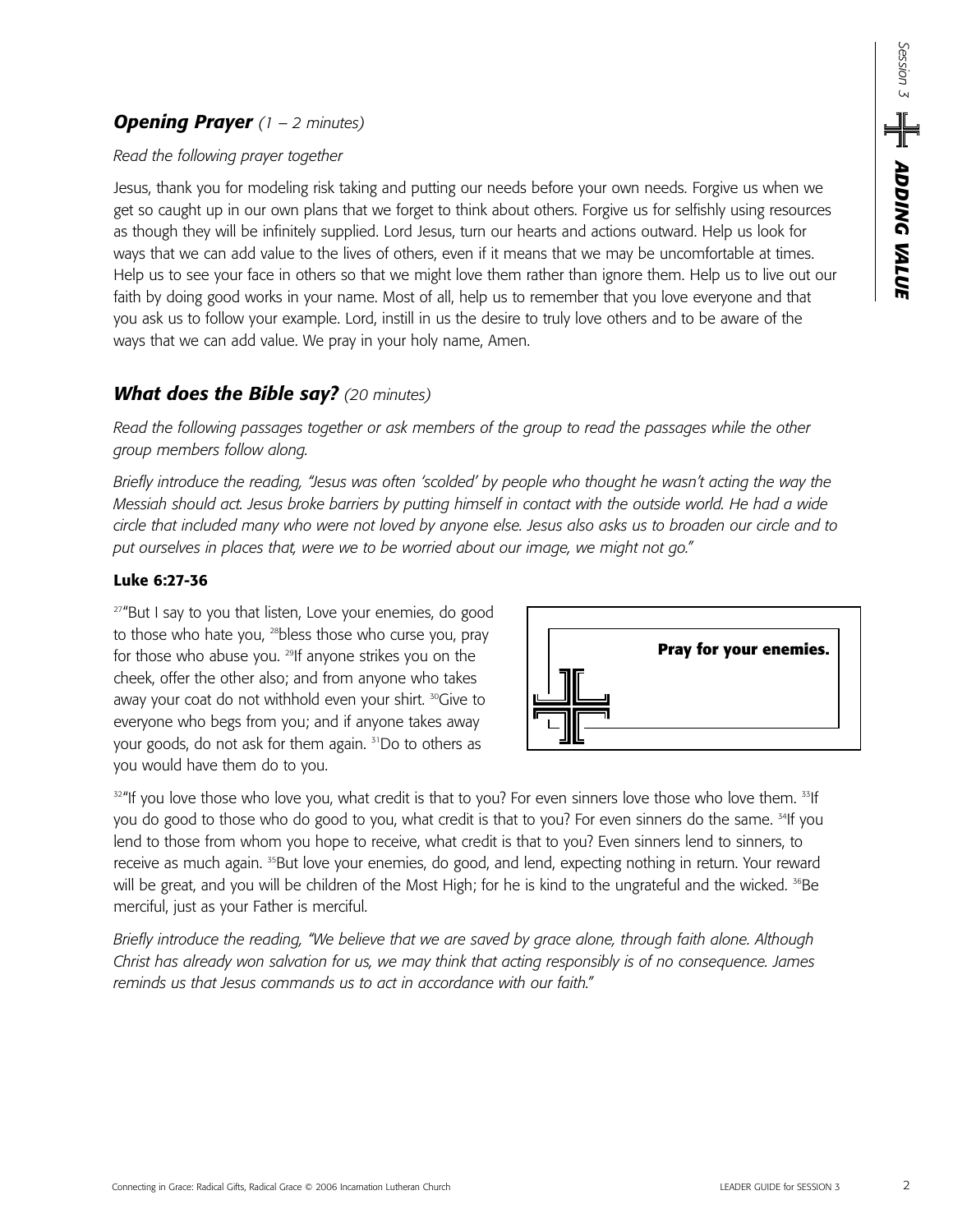#### **James 2:14-17, 20-26**

<sup>14</sup>What good is it, my brothers and sisters, if you say you have faith but do not have works? Can faith save you? <sup>15</sup>If a brother or sister is naked and lacks daily food, <sup>16</sup>and one of you says to them, "Go in peace; keep warm and eat your fill," and yet you do not supply their bodily needs, what is the good of that? <sup>17</sup>So faith by itself, if it has no works, is dead.

 $^{20}$ Do you want to be shown, you senseless person, that faith apart from works is barren? <sup>21</sup>Was not our ancestor Abraham justified by works when he offered his son Isaac on the altar? <sup>22</sup>You see that faith was active along with his works, and faith was brought to completion by the works. <sup>23</sup>Thus the scripture was fulfilled that says, "Abraham believed God, and it was reckoned to him as righteousness," and he was called the friend of God. <sup>24</sup>You see that a person is justified by works and not by faith alone. <sup>25</sup>Likewise, was not Rahab the prostitute also justified by works when she welcomed the messengers and sent them out by another road? <sup>26</sup>For just as the body without the spirit is dead, so faith without works is also dead.

#### **Think About…**

*Provide a lead-in to the discussion, like "Before we look at what others have to say about these verses, let's take a few minutes to talk about our own interpretation."* 

- How do the verses in Luke and James support each other? What can we learn from them as we seek to "add value" in our world?
- What motivates you to do good works? What other motivations have you seen? How would you respond to someone who said that doing good is not important because we are saved through grace alone? (James 2)
- When have you had the opportunity to practice Jesus' command to "love your enemies"? What example(s) have you seen of another person loving his or her enemies? How might that concept add value in the world today if all Christians truly took the command to heart? (Luke 6)
- What makes it difficult to follow the words in these texts? What are some of the many things that get in the way of doing good and adding value? How important is it to you to know the outcome of your actions?

## *What do others say? (40 minutes)*

*Read the following reflections together or ask members of the group to read a paragraph while the other group members follow along.*

Have you ever spent time watching an artist? It's fascinating to see the simple techniques they use to make something common valuable. The diamond cutter takes a raw piece of rock. He chips away at it, making it smaller and smaller, and in the process it becomes more beautiful and more valuable. The painter adds paint to the canvas and something beautiful appears. Artists expose various materials to tremendous heat to craft something that is more valuable and



stronger than the original materials. These artists go to great lengths to add value to seemingly worthless things. To what lengths will we go to add value to our lives, and the lives of others?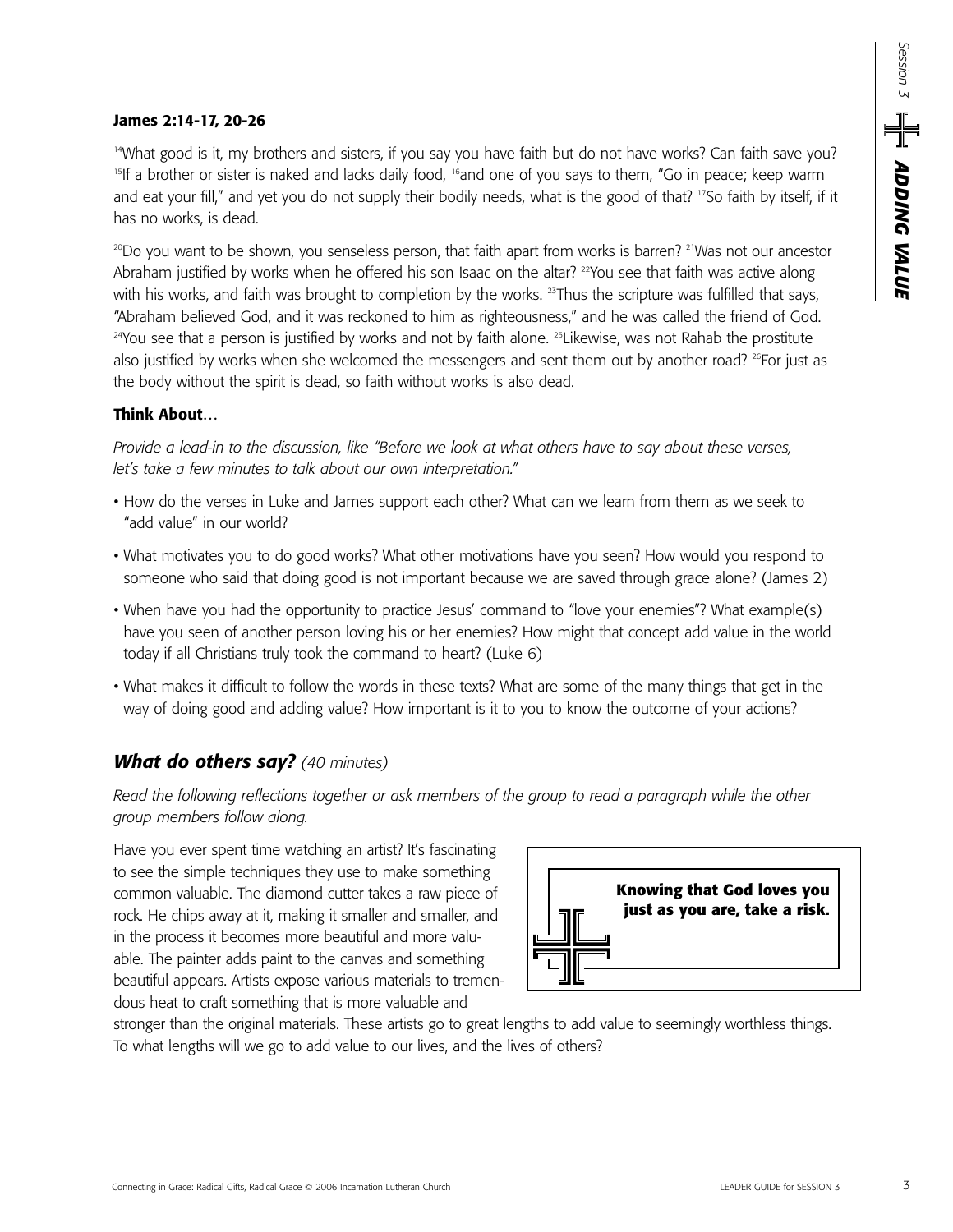There were two people in front of me in a grocery store line. As the woman at the front of the line began putting her items on the belt, I noticed a birthday cake from the bakery, a package of steaks, and other miscellaneous items. What interested me the most was to see her take food stamps from her purse to pay for her purchases. The woman in front of me promptly piped up, "Gee, must be nice. I can't afford cakes from the bakery and steaks." I remember being surprised that this woman said anything, but I have to admit that I was thinking the same thing. The woman in the front took a deep breath and, turning to look at the woman who spoke, she said, "Today is my son's birthday. I can't afford a gift. He requested a steak dinner. I want him to have a cake and I don't have an oven." She settled her bill, picked up her items and walked away, leaving the rest of us speechless. Imagine what she might have gone without that month in order to add value to her son's birthday. To make sure his birthday didn't pass unnoticed.

It may not surprise you that this woman would go to such lengths to add value to her son's birthday. Would it surprise you to know that God goes to great lengths to add value to our lives? We may need to allow God to be the artist, cutting things away, reshaping us, or adding things to us to make us more valuable. There are times when we may be put through the fire, only to come out stronger, and changed. Sometimes we have to be open to the process, we need to allow ourselves to be transformed. When we allow that transformation to happen, we may be surprised at how God begins to use us to add value to the lives of others.

God can also use us to be the artist, transforming the life of someone else. Sometimes those actions can be relatively simple and straightforward. One simple action may be paying more attention to the people we encounter each day. Others may be showing kindness, volunteering, or listening to another person. While small in scope, these actions can be transformative for that person. At other times, adding value may call for self-sacrifice, discomfort, or risk taking. What motivates people to be whistleblowers, uncovering injustices when they see them? Why do some feel called to go on mission trips or to sit with someone who is dying?

What would happen if we begin to actively seek ways that we could add value to another person's life or to our community? What would that look like? Might we take time to actually notice the people with whom we come in contact each day? Maybe that would mean that we take a few minutes to smile and visit with the person who makes our coffee at the gas station each morning. Maybe we would intentionally choose not to judge someone who is standing in front of us at the grocery store, because we know that we don't know the whole story. Maybe we would reach out to an elderly neighbor who is lonely and make a commitment to stop over to help with laundry once a week. Maybe we would volunteer at a women's shelter or an after-school tutoring program. We are so quick to complain when things don't go the way we want, but we rarely take the time to praise or thank people when things are done well. The little things we do and say can make all the difference. These small things can add value to another person's experience—and, in the process, to our own.

When we allow God to transform us, we may find that it becomes easy to give rather than take. We begin to advocate for those in our society and communities who don't have a voice. We begin to truly love our neighbors and have compassion for those whom some might consider unlovable. We begin to be the person God designed us to be, and in our own way, we start helping to spread God's radical grace in this place, today.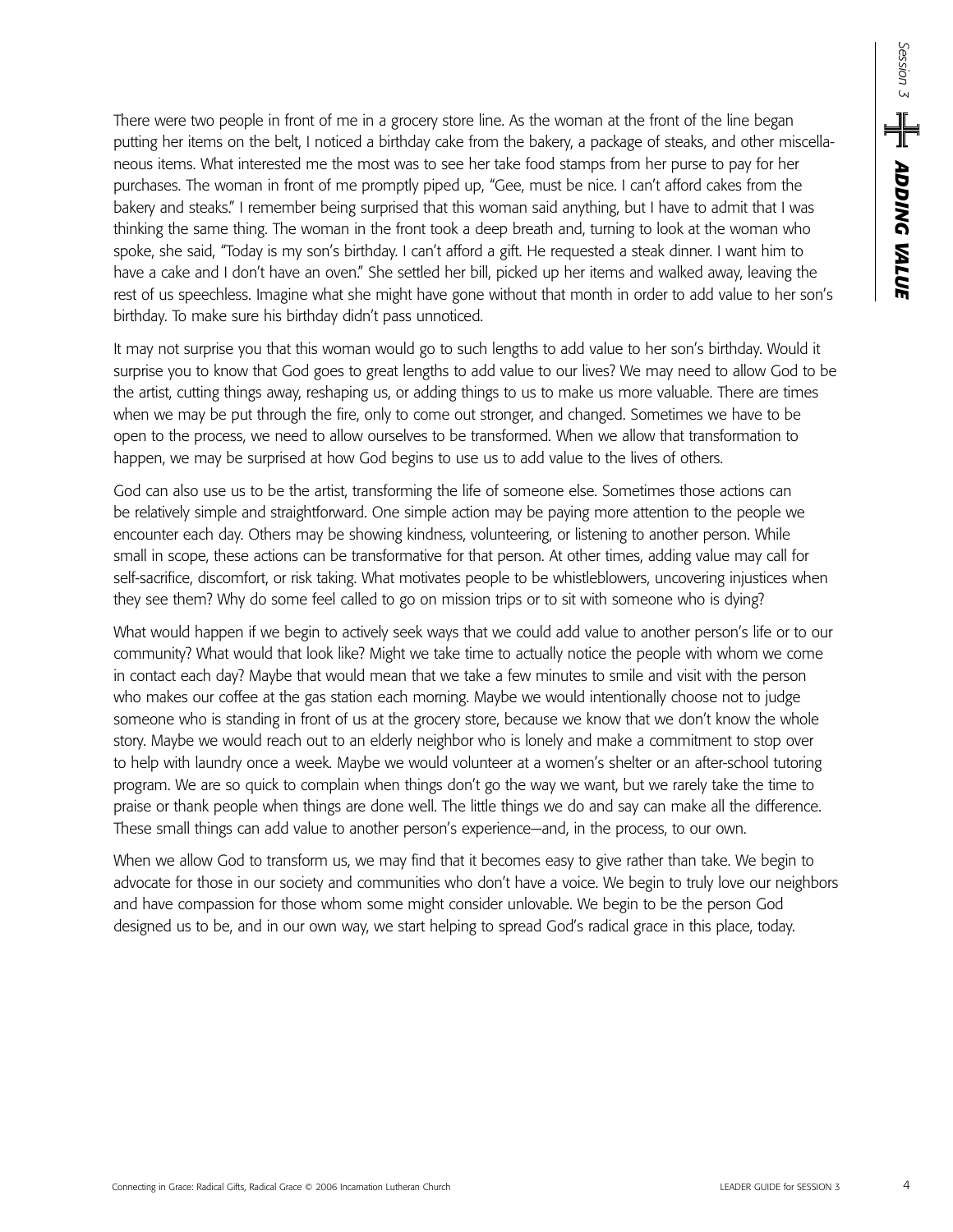#### **Reflection from** *Alive Now*

"Do We Know What We're Asking?" by Thom M. Shuman

We leave our box seats at the symphony or ball park, and pray you won't catch our eye as we pass by the homeless;

we wait for a few minutes at the doctor's office to get a \$10 shot so we won't catch the flu, while half a world away you sit for a week hoping medicine that will cost you a year's wages finds its way to your village;

we sit in our home theatres, watching the newest "reality" on our plasma screens, while you sit in the darkness rocking your child as she cries herself to sleep from hunger.

Lord Jesus: when, like James and John, we want to be at your side in glory: remind us where you sit. Amen.

> From *Alive Now,* March/April 2006 (Nashville: The Upper Room, © 2006), pages 22-23. Used by permission. www.upperroom.org/alivenow. Writings by Thom Shuman are available on www.occasionalsitings.blogspot.com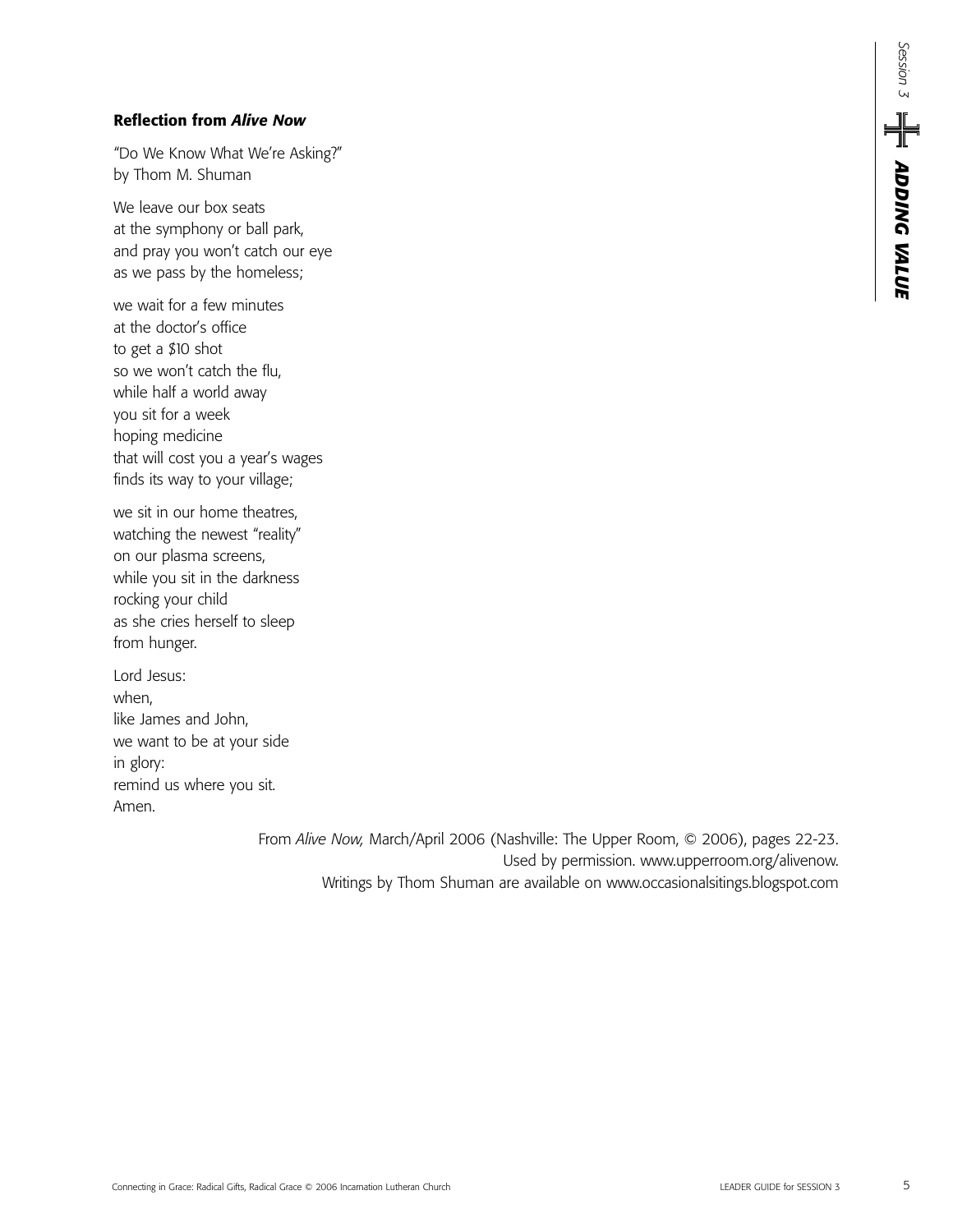#### **Think About…**

*Groups that have been together for one or more years may want to use the questions with* 

- Tell about someone you know who has added value to your life. What did this person do? How is your life different because of knowing this person? Is the person aware of the value he or she added?
- Tell about a time when you felt fully alive. What were you doing? Were there risks involved in the activity? How might complacency dull our joy for living?
- What for you is the most pressing social issue today? As Christians, what actions do you believe our faith calls us to take?
- What are some ways that you often see people stepping in to help others? What might be examples of ways to go beyond what is expected?
- The second reflection contrasts our "safe" lives with the lives of people around the world. Can you think of any contrasts like that in your own life? What are some things that we could risk or give up to "sit" with Jesus?
- **Sometimes our sacrifices and risks to benefit the world impact our friends and family. How has a decision** you made to add value impacted someone else in your life?
- **The writer of the first reflection wondered what the young mother had given up to buy the steak and cake** for her son. When have you given up something so that another person could have or do something that was important to him or her? When has someone else given up something so that you could have or do something that was important to you?
	- What issue or person is so close to your heart that you would sacrifice something valuable to make a difference? What is it about that issue or person that propels you forward? Which sacrifices would be easier, and which would be more difficult for you to make in this situation?
- What holds us back from taking risks for what we believe? How can we begin to remove those barriers? How does God's radical gift of grace give us the freedom to take a risk?
- **There are many different ways of understanding who might be an "enemy." List the different kinds of** enemies we face in our lives. Can you imagine God working in their lives? Can you imagine being someone God uses to impact their lives?
	- What are some ways to watch for or pay attention to opportunities to use our everyday activities to add value? As a group, list as many as you can think of. How can we be more aware of how God might use us in the lives of others?
	- Sometimes making a difference is a long-term commitment. What helps you to sustain your energy and commitment over the long haul? Can you think of an example of where you have had to do this?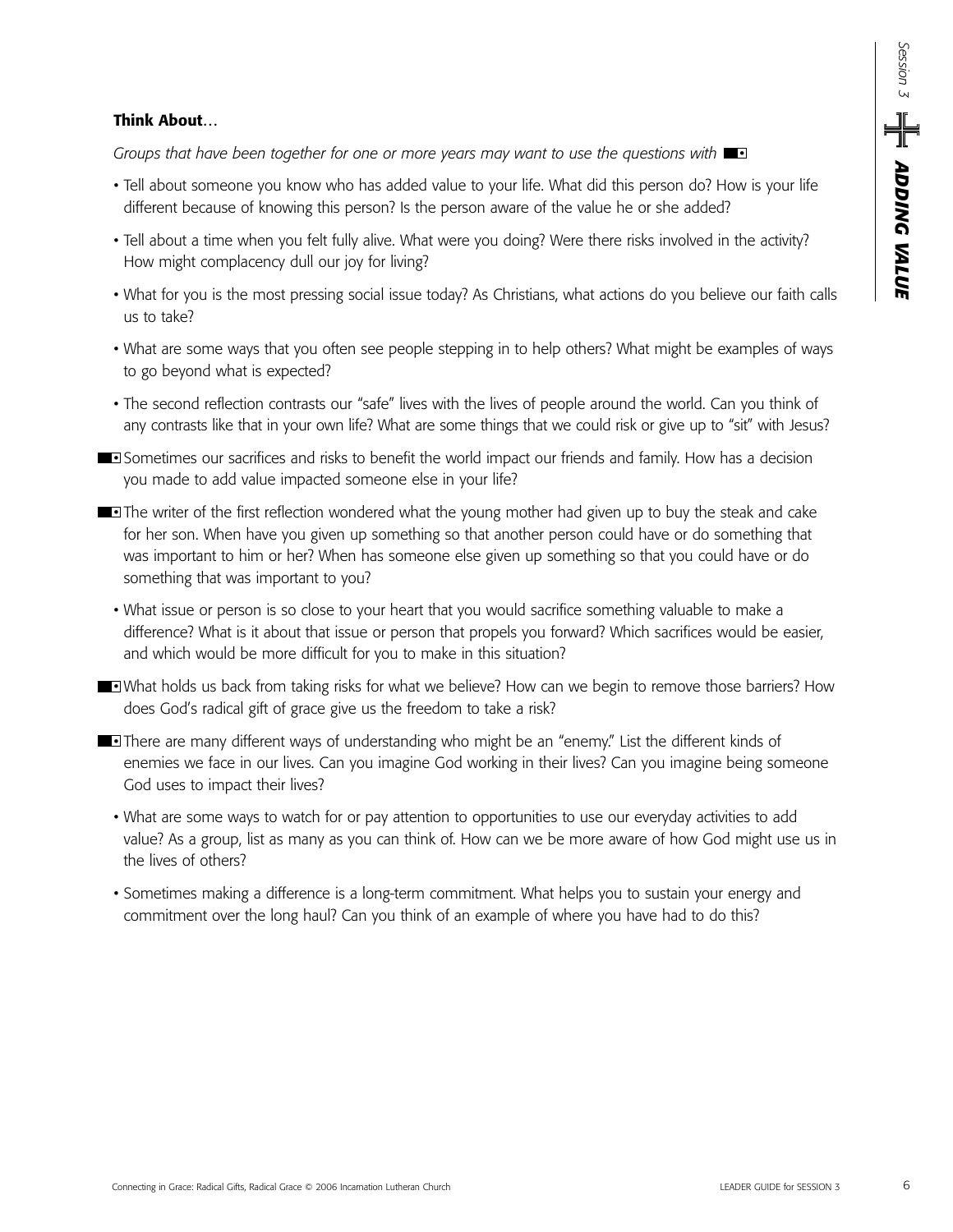## *What's my response?*

*Point out this section to the small group. Read through the choices as a group and ask members to choose an activity that they would like to try for the month ahead. Group members don't need to choose the same response.* 

This month, focus on acting in the best interests of others. As you go about your daily activities, ask yourself, "How can my actions make a difference in the lives of others?" Pick one or two of the following activities to try as you continue to experience God's radical gift of grace.

• Read Matthew 25:31-46 before you read the newspaper. Make a list of the articles and issues that moved you. Think about how you might view these situations differently



through the lens of your faith. Make one phone call or write one letter or email to become involved.

- Think about the people in your neighborhood or community who could benefit from your help. Take time this month to explore ways that God might be calling you to add value to a situation. Let God use you to make a difference, no matter how small.
- Think about something that you have always wanted to do, but maybe were too shy or afraid to try. Knowing that God loves you just as you are, take a risk! Do the thing that you haven't had the courage to do up until now. Write about your feelings before and after accomplishing this dream. If the thing you want to accomplish is a long-term goal, at least take the first step!
- Visit someone who could use a friend. Take time to have a good conversation with this person. You may be the bearer of God's radical gift of grace for this person today.
- Write examples of how God has been gracious to you and to your family. Include how God has shown God's grace through others. Say a prayer of thanksgiving.
- Rent a movie that portrays how someone has added value to the lives of others. Some examples are *Pay it Forward* (PG-13), *Finding Forrester* (PG-13), *Gandhi* (PG), and *Stand and Deliver* (PG). Watch any or all of these films with friends or family and discuss the glimpses of radical grace that appear as characters add value to the lives of other characters in the movie.
- Rent *Schindler's List* (R) or *Hotel Rwanda* (PG-13) to watch with other adults and discuss possible motivations for Oskar Schindler and Paul Rusesabagina as they save countless lives in desperate times.
- Pray for your enemies.
- Take a small risk this month by smiling at everyone you meet or greeting everyone with a "good morning," or "Hi." At the end of the day, notice how you feel about your day. Think about how this small risk might move you to the next step in adding value for others.
- Research an issue about which you feel strongly (children's rights, HIV/AIDS epidemic, women's rights, civil rights, peace activism, etc.). Use the Internet or phone book to contact organizations that are advocates for bringing about justice in that area. Think about one small thing that you can do to be an advocate for those who don't have a voice. Find a local organization working on this issue.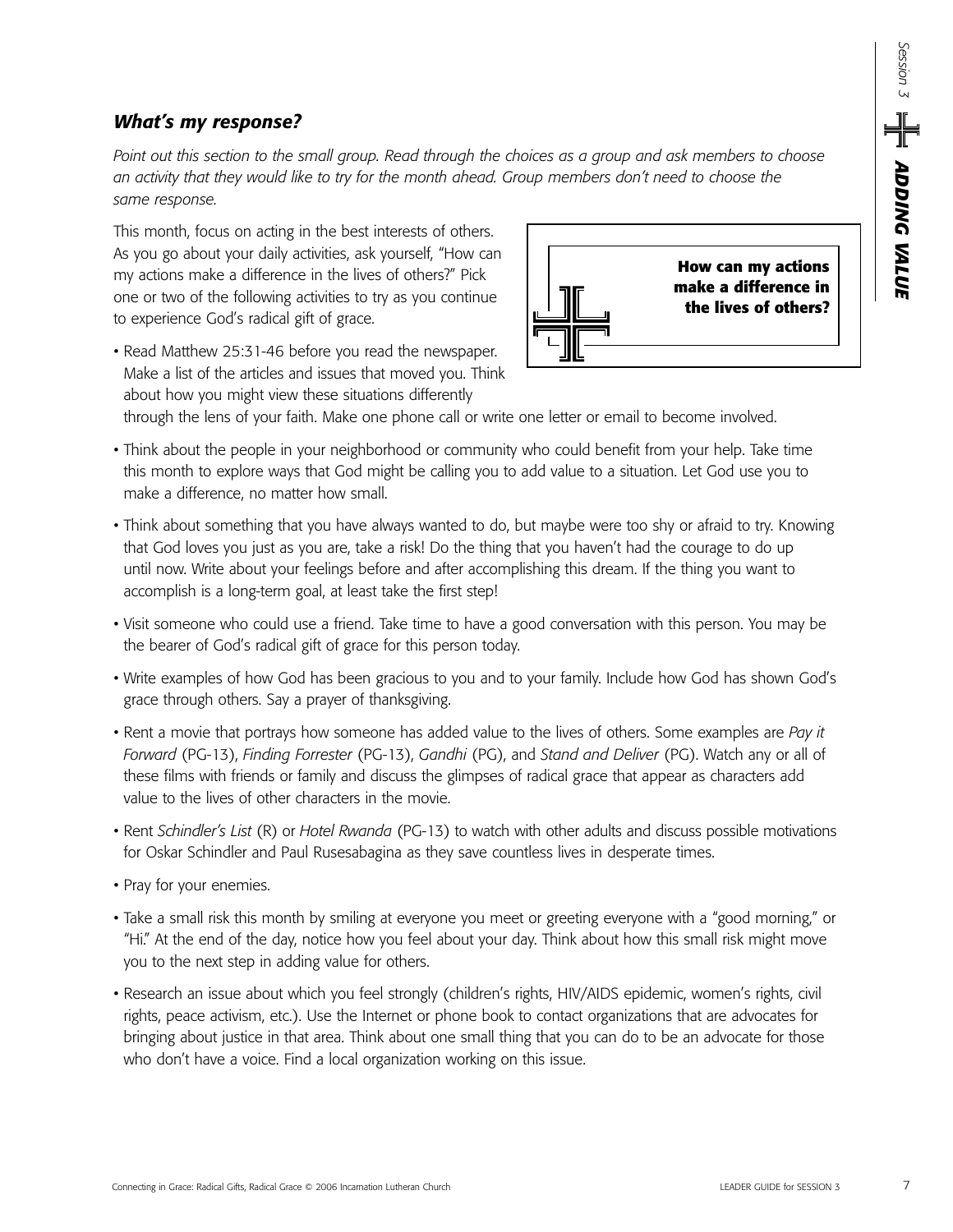- Keep your eyes open for incidents where someone is being treated unfairly in your workplace, in a social setting, at the health club, at church, or at home. Make your thoughts known about the situation to start people thinking about the consequences of their actions.
- Write a letter to your local or federal senator or representative expressing your support or concerns about a current issue.
- Learn about the mission outreach opportunities in your congregation or in the local community.
- Watch for people who are new or seem less connected to others in your neighborhood or workplace. Make an effort to start a conversation with them.

# *Closing (10 minutes)*

*Provide information about the session next month. Point out the importance of making the commitment to attend each session. Reiterate that one of the most important aspects of these groups is the relationship with other group members.* 

#### **Closing Prayer:**

God, thank you for calling each of us to serve others in your name. Help us to be ever watchful for situations where we might be your hands and feet in the world, remembering that when we help others, we also help you. Challenge us to grow in trust so that serving others becomes natural for us. Encourage us to listen to your voice and to follow your lead, knowing that wherever we go, you are walking beside us. We pray this in the name of Jesus Christ, our Lord and Savior. Amen